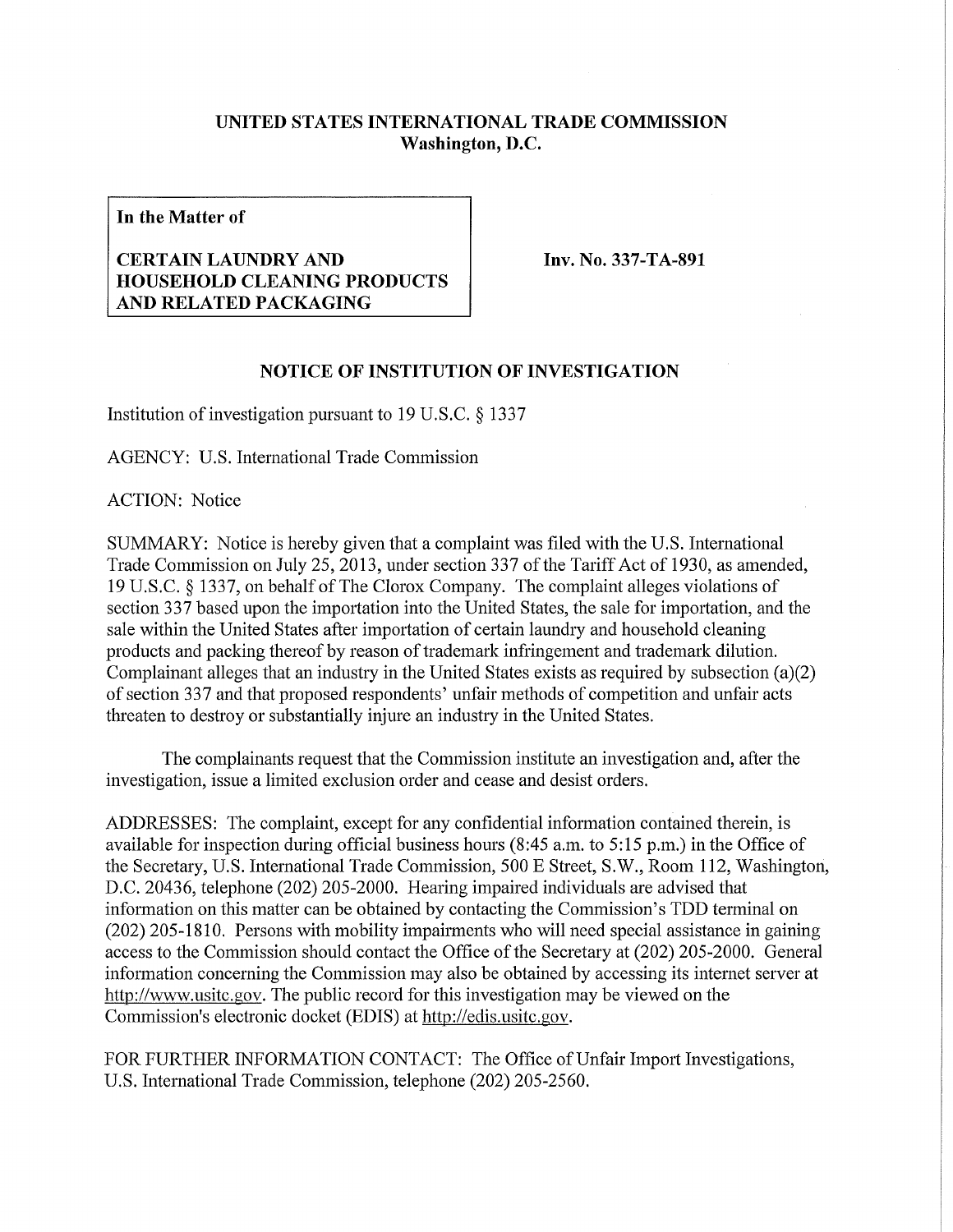AUTHORITY: The authority for institution of this investigation is contained in section 337 of the Tariff Act of 1930, as amended, and in section 210.10 of the Commission's Rules of Practice and Procedure, 19 C.F.R. § 210.10 (2013).

SCOPE OF INVESTIGATION: Having considered the complaint, the U.S. International Trade Commission, on August 22, 2013, ORDERED THAT -

(1) Pursuant to subsection (b) of section 337 of the Tariff Act of 1930, as amended, an investigation be instituted to determine:

(a) whether there is a violation of subsection (a)(1)(C) of section 337 in the importation into the United States, the sale for importation, or the sale within the United States after importation of certain laundry and household cleaning products and packaging thereof by reason of trademark infringement, and whether an industry in the United States exists as required by subsection (a)(2) of section 337;

(b) whether there is a violation of subsection  $(a)(1)(A)$  of section 337 in the importation into the United States, the sale for importation, or the sale within the United States after importation of certain laundry and household cleaning products and packing thereof by reason of unfair methods of competition, trademark dilution and unfair acts, the threat or effect of which is to destroy or substantially injure an industry in the United States.;

(2) For the purpose of the investigation so instituted, the following are hereby named as parties upon which this notice of investigation shall be served:

(a) The complainant is:

The Clorox Company 1221 Broadway Oakland, CA 94612

(b) The respondents are the following entities alleged to be in violation of section 337, and are the parties upon which the complaint is to be served:

> Industrias Alen, S.A. de C.V. Blvd. Diaz Ordaz No. 1000 Col. Los Trevino Sta. Catarina, N.L., Mexico

Alen USA, LLC 9326 Baythorne Drive Houston, TX 77041

(c) The Office of Unfair Import Investigations, U.S. International Trade Commission, 500 E Street, S.W., Suite 401, Washington, D.C. 20436; and